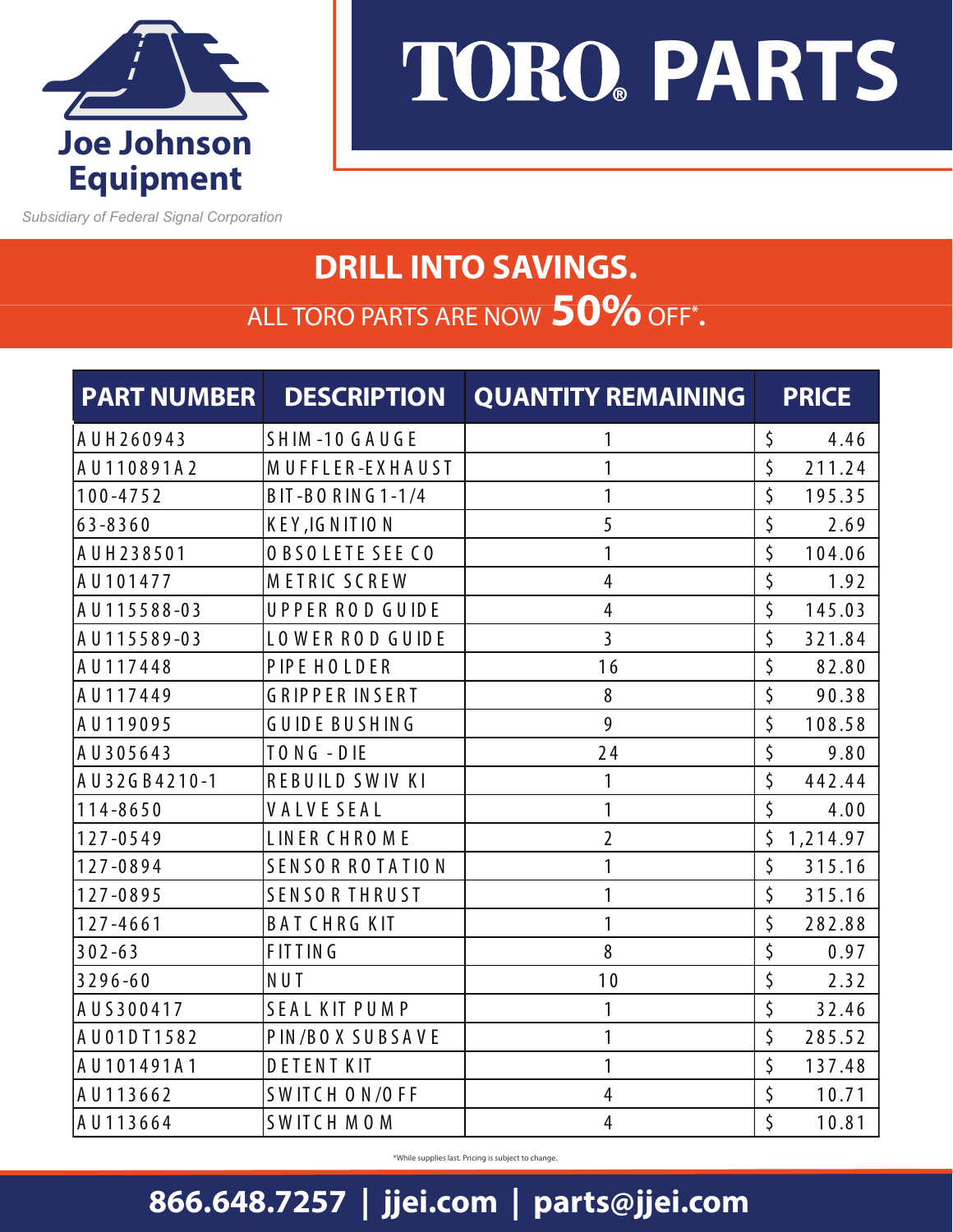

## **TORO PARTS**

*Subsidiary of Federal Signal Corporation* 

| <b>PART NUMBER</b> | <b>DESCRIPTION</b>     | <b>QUANTITY REMAINING</b> | <b>PRICE</b>   |
|--------------------|------------------------|---------------------------|----------------|
| AU12GB4025         | SPACER                 | 2                         | \$<br>9.34     |
| AU12GB4210         | 90 DEGREE SWIVE        | 1                         | \$<br>518.35   |
| AU12GB6027         | <b>DIE RETAINERS</b>   | 8                         | \$<br>39.47    |
| AU12GB6036         | <b>DIE INSERTS</b>     | 8                         | \$<br>8.38     |
| AU12GB9711L        | DECAL, SWITCH          | 1                         | \$<br>15.21    |
| AU120131           | CHUCK                  | 1                         | \$<br>1,017.95 |
| AU20GB7359         | INSERT                 | $\overline{2}$            | \$<br>74.81    |
| AU32GB4483         | <b>FLANGE ADAPTER</b>  | 1                         | \$<br>730.26   |
| AU32GB6228         | <b>DIE HOLDER</b>      | 1                         | \$<br>286.97   |
| AU32GB6229         | <b>DIE RETAINER</b>    | 16                        | \$<br>20.19    |
| AU8CF30025         | <b>BEARING - CAM</b>   | 8                         | \$<br>61.32    |
| AU8EP47613         | JOYSTICK CONTRO        | 1                         | \$<br>920.95   |
| AU8EP65154-1A      | CORD SET-4 PI          | 1                         | \$<br>86.06    |
| AU8HC40036-1       | <b>REPAIRKIT</b>       | 1                         | \$<br>49.34    |
| AU8HV80091-1       | COIL 2 SPEED VA        | 1                         | \$<br>31.46    |
| AU8NG10018-04      | PRIMARY AIR FIL        | $\overline{2}$            | \$<br>33.27    |
| AU8NG10018-05      | <b>SEC. AIR FILTER</b> | $\overline{2}$            | \$<br>18.88    |
| AU8NG10019-22      | ENG. OIL FILTER        | 4                         | \$<br>19.23    |
| A U 8 N G 10019-23 | FINAL ENG. FUEL        | 1                         | \$<br>32.44    |
| AU8NG10019-24      | PRE FUEL FILTER        | 3                         | \$<br>25.24    |
| ST32208            | BEARING                | $\overline{2}$            | \$<br>62.37    |
| ST34617            | BELT                   | $\overline{2}$            | \$<br>4.61     |
| ST34989            | V-BELT                 | $\overline{2}$            | \$<br>9.56     |
| ST41038            | NUT                    | 5                         | \$<br>5.72     |
| ST42966-03         | <b>IDLER SPACER</b>    | 1                         | \$<br>5.12     |
| ST81222            | STUD                   | 5                         | \$<br>10.41    |
| $01 - 215 - 0050$  | <b>FITTING</b>         | 7                         | \$<br>1.44     |
| 119-4619           | COIL, 9 SECTION        | 1                         | \$<br>37.36    |
| 119-4690           | DECAL-DANGER           | 1                         | \$<br>2.78     |
| 119-4693           | DECAL-CAUTION          | 1                         | \$<br>1.83     |
| 127-4342           | FLUTED REAMER-8        | $\overline{2}$            | \$<br>888.75   |

\*While supplies last. Pricing is subject to change.